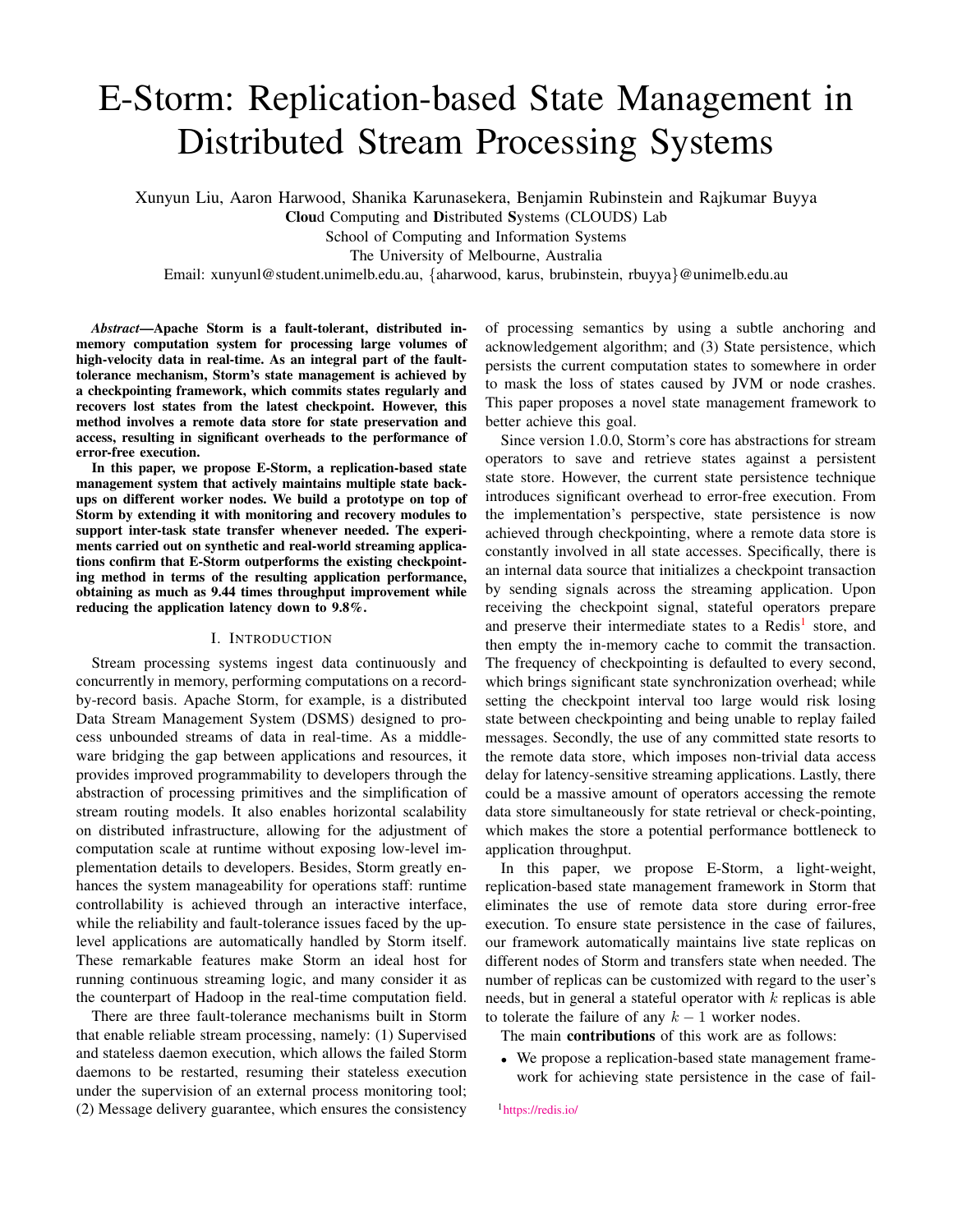ures, which exposes a concise fluent-style interface and works transparently to the upper-level logic.

- We design a failure recovery protocol that guarantees application integrity when failover occurs. The recovery operates at the lowest thread level and is seamlessly integrated to Storm's execution flow. The replication of state is also autonomous and high-performance, which allows multiple transfers to occur concurrently.
- We implement the framework and conduct extensive experiments to demonstrate the superiority of our approach compared to the existing check-pointing method, which reaches as much as 9.44 times throughput boosts and 90.2% latency reduction.

Our implementation of E-Storm is loosely coupled with the existing Storm modules, and it is also externally configurable to provide different levels of state resilience in different use cases. The remainder of the paper is organized as follows: We give background information on Apache Storm in Section [II,](#page-1-0) before providing an overview of our framework in Section [III.](#page-1-1) We then describe the error-free execution model and the failure recovery mechanism in Section [IV](#page-2-0) and [V,](#page-3-0) respectively. The performance evaluation is presented in Section [VI.](#page-4-0) Finally, we summarize related works and conclude the paper in Section [VII](#page-8-0) and [VIII.](#page-9-0)

# II. BACKGROUND

<span id="page-1-0"></span>In recent years, Apache Storm emerged as a new generation of data stream management system for tackling many realtime use cases such as on-line machine learning, continuous computation and Distributed Remote Procedure Call (DRPC). The scalable, fault-tolerant, and language-agnostic design of Storm offers seamless integration with the mainstream queueing and database technologies, making it much easier to process unbounded fast data on a set of distributed resources.

From the structure point of view, a Storm cluster much resembles Hadoop — its counterpart in batch processing. It also includes a master node and several worker nodes: the master node has a *nimbus* daemon that is responsible for monitoring the cluster and distributing workload; while the worker node hosts the *worker processes* to carry out the streaming logic in JVMs. Additionally, there is a *supervisor* daemon that communicates with the nimbus and constantly governs the worker processes during runtime. The whole Storm cluster relies on *Zookeeper* — a distributed hierarchical key-value store to coordinate and failover.

In Storm's terminology, a *tuple* is an ordered list of keyvalue pairs (each pair is referred to as a *field*) and a *stream* is an unbounded sequence of tuples. From the logical perspective, the workflow of a streaming application is represented by the *topology* — a Directed Acyclic Graph (DAG) of *operators* standing on streams. Among operators, the sources of streams are called *spouts* that pull stream data to the topology, while the others are referred to as *bolts* that can either generate new streams based on inputs or simply consume data without emission. Different bolts may contain various user-defined processing logics such as functions, filtering, and aggregations.

From the viewpoint of execution, an operator is distributed across the Storm cluster as one or more tasks, the process of which is called *operator parallelization*. Each task is an operator instance that handles a portion of the operator input with the same streaming logic, so Storm makes full use of distributed resources by distributing tasks to different worker nodes. Also, as a consequence of parallelization, each incoming stream is accompanied by a *grouping policy* that determines how tuples are routed among the receipt tasks. When a streaming application is submitted to the cluster, the worker process will spawn *executors* — the minimal schedulable entity of Storm — to wrap the execution of tasks. Note that each executor is a thread that may run one or more tasks for the same component (spout or bolt), Therefore, internally tasks have to run in sequence.

Most of the streaming applications involve stateful operators that accumulate states such as window statistics or aggregation results during runtime. Therefore, it is crucial to ensure the integrity of operator states in the case of failures. From the execution point of view, the parallel execution of stateful operator requires each task to maintain a unique partition of the internal state. All the internal states are temporally stored in memory and are thus subject to JVM failure. Currently, the only way to achieve state persistence is through regularly checkpointing them to a remote Redis store. Storm has a built-in checkpoint mechanism which implements a threephase commit protocol on top of the existing message delivery system, ensuring that the states of different tasks would be saved in a consistent and atomic manner. However, as we have explained in Section [I,](#page-0-1) such implementation introduces non-trivial overhead to the error-free execution of streaming applications.

#### III. FRAMEWORK OVERVIEW

<span id="page-1-1"></span>In order to maintain multiple state backups independently, our state management framework duplicates the execution of stateful tasks on different worker nodes. Fig. [1](#page-2-1) uses an example application to illustrate the changes we have made to the Storm execution model. There are three linearly connected operators in the example application:  $Op_A$  is the spout,  $Op_B$  is a stateful operator, and  $Op_C$  is a stateless operator. Both  $Op_B$  and  $Op_C$ are parallelized into two tasks for distributed execution:

- 1) Having set the number of replicas for  $Op_B$  to 2, the framework spawns two *shadow tasks*  $T_{B'_\n\perp}$  and  $T_{B'_2}$  to mirror the execution of the *primary task*  $T_{B_1}$  and  $\bar{T}_{B_2}$ , respectively. Tasks sharing the same state make up a *task fleet*, which are exclusively placed on different worker nodes for independent execution.
- 2) Any input stream sent to the primary task is copied to its shadow counterparts. However, shadow tasks have no output stream as they only serve as state containers.
- 3) In the case of failures, the restarted tasks recover their lost states from the alive partners of the same fleet.

We have extended Storm with several modules to implement these changes. These include the Topology Adapter, the State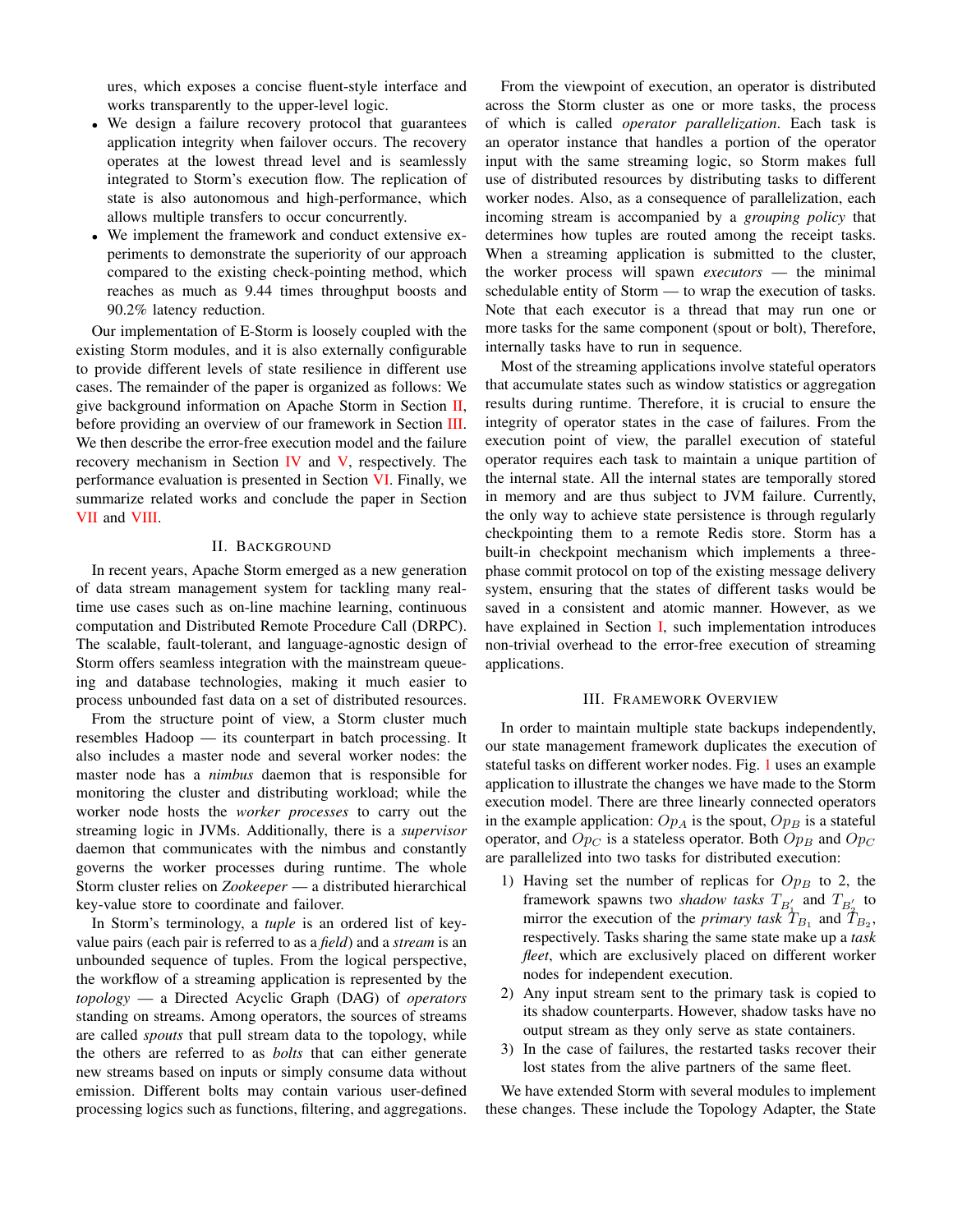

<span id="page-2-1"></span>Fig. 1. The execution of an example streaming application on Storm, with or without state replication.



<span id="page-2-2"></span>Fig. 2. The extended Storm architecture with the state management framework, where the newly introduced modules are highlighted in grey.

Monitor, the Task Wrapper, the Recovery Manager and the State Transit Station, which are highlighted in grey in Fig. [2.](#page-2-2)

The *Topology Adapter* is written in Storm core to help alleviate the adaptation effort on the application level. Developers can define the number of replicas using a fluent-style replication API, just like how they specify the number of tasks for operators. The adapter is also in charge of re-grouping streams for stateful operators and initializing other modules for state management. When the application is submitted to Nimbus, this module ensures that the shadow tasks are transparently set up across the Storm cluster.

The *State Monitor*, located alongside the supervisor daemon, is responsible for monitoring the health of states residing in this worker node. Once a state issue is detected, it will send a recovery request to the Recovery Manager through Zookeeper. The State Monitor itself is stateless and fail-fast, with execution placed under constant supervision.

The *Recovery Manager* is an internal operator that initializes, oversees and finalises the recovery process. It implements the Zookeeper watcher interface to monitor recovery requests, then exploiting the Storm's acknowledgement system to ensure the consistency of recovery. Being a stateless operator, its fault-tolerance is guaranteed by Storm to survive from node and JVM crashes.



<span id="page-2-3"></span>Fig. 3. The role of a task is decided based on the index of its task ID. The primary tasks are coloured in grey.

The *Task Wrapper* encapsulates the task execution with the logic to handle state transfer and recovery. There is also the *State Transit Station* that decouples the senders and receivers during the state transferring process. By directing all the state transfers to the station, task wrappers perform state management without synchronization and leader selection, which would have been necessary in a peer-to-peer style recovery and introduce non-negligible overhead.

The state management framework has two different working modes, namely error-free execution and failure recovery. In the following sections, we discuss in detail how these extended modules are implemented to achieve state persistence against JVM and node crashes.

# IV. ERROR-FREE EXECUTION

<span id="page-2-0"></span>When a streaming application is submitted, the topology adapter is responsible for deciding the task roles in execution (primary or shadow). It is also in charge of rewiring the task communication for message replication and placing the tasks of the same fleet on different machines for failureindependence.

The role of a task is statically decided based on its task ID — the primary task is the one with the lowest ID in a fleet. As shown in Fig. [3,](#page-2-3)  $Op<sub>A</sub>$  is a stateful operator that is initially parallelized as  $n$  tasks. After users set the number of replicas to m, the topology adapter transparently multiplies the number of tasks to  $n$  times  $m$  and composes each  $m$  tasks as a task fleet. Therefore,  $T_{A_1^1}, T_{A_2^1}...T_{A_n^1}$  are set as primary tasks and each one of them is accompanied by  $m-1$  shadow tasks that are adjacent in ID. Note that the role of these tasks will not change throughout the application lifecycle.

In order to replicate states across the task fleet, the contained tasks must receive the same inputs for processing. To this end, the topology adapter replaces the original grouping that connected to the stateful bolt with a custom, replicationaware stream grouping method, which replicates the tuples in transmission transparently at the message channel.

Take the *fields grouping* — the most common grouping type in stateful computation — as an example. It routes a particular tuple  $Tuple$  to its target task  $T_{target}$  according to the following equation:  $T_{target} = hash(Tuple.fields)\%n$ , where n is the number of tasks and *hash* is a concatenating function on the hash codes of the selected grouping fields. When the fields grouping is replaced with the replicationaware fields grouping, the message channel computes a list of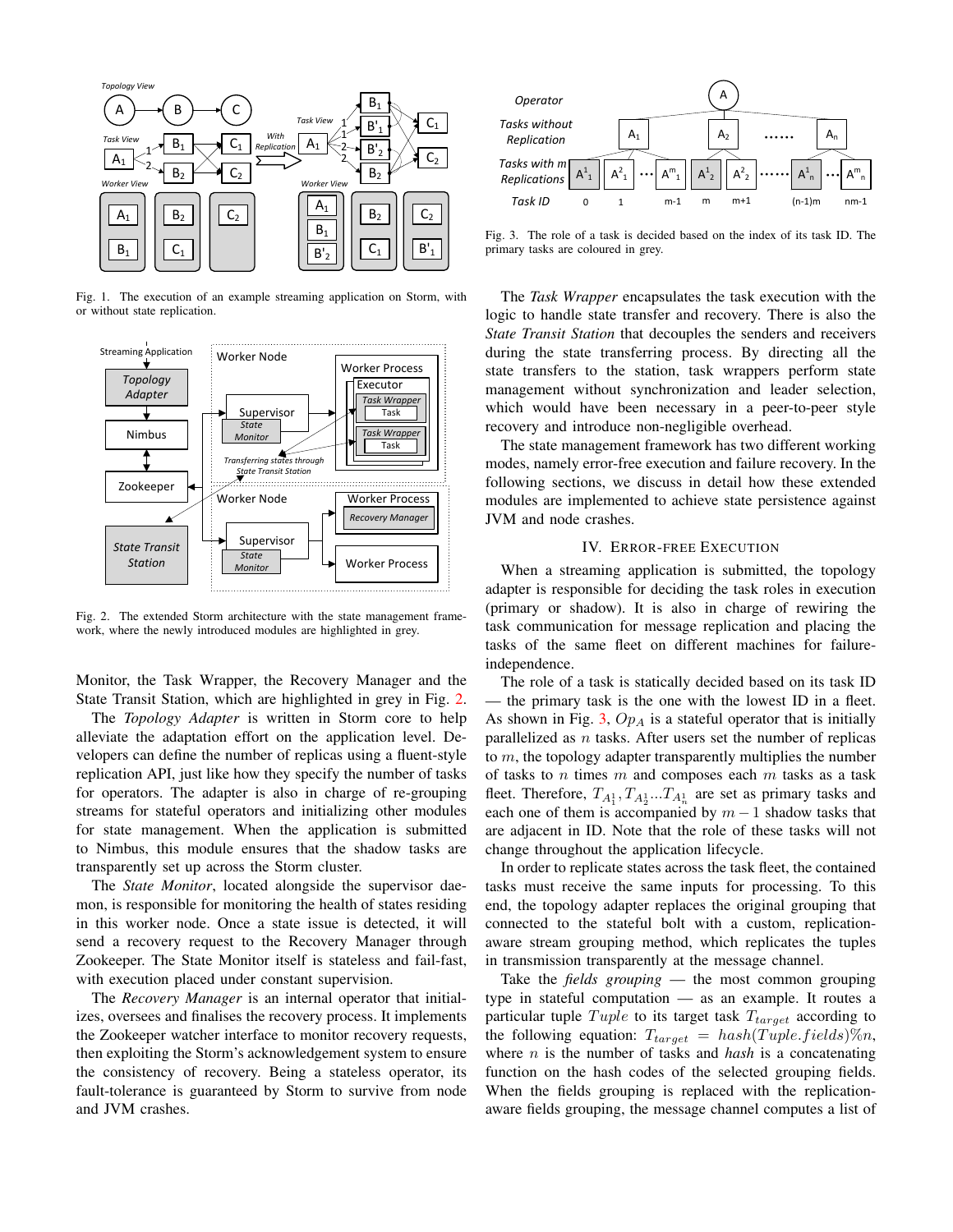Algorithm 1: The replication-aware task placement algorithm

**Input:** A Storm cluster with  $n_m$  nodes and a topology  $\Gamma$ **Input:** A task set  $\vec{\tau} = {\tau_1, \tau_2, \dots, \tau_n}$  to be assigned **Output:** A node set  $\vec{m} = \{m_1, m_2, \dots, m_{n_m}\}\$  with each node hosting a disjoint subset of  $\vec{\tau}$  $1 \ A_{m_i} \leftarrow \lceil \frac{n}{n_m} \rceil \ (i = 1, 2, ... n_m)$ 2  $Q_{op} \leftarrow \widetilde{BFSTraversal}(\Gamma, spout)$ 3  $\vec{\tau}_{ordered} \leftarrow \varnothing$ 4 while  $\vec{\tau}_{ordered}$  does not contain all the tasks in  $\vec{\tau}$  do 5 **foreach** *Operator op* ∈  $Q_{op}$  **do** 6 **i** if op has an unvisited shadow task  $\tau_i$  then 7  $\vec{\tau}_{ordered}$ .append $(\tau_i)$  $\vert \vert \vert$  op.remove $(\tau_i)$ 9 foreach *Task*  $\tau_i \in \vec{\tau}_{ordered}$  do 10 **foreach** *node*  $m_j \in \mathbf{m}$  *that has*  $A_{m_j} > 0$  **do** 11 **if**  $m_i$  *has no conflicting tasks to*  $\tau_i$  **then** 12 | |  $I_{m_i} \leftarrow$  the increase of the intra-node communication pairs if  $\tau_i$  were put onto  $m_j$ 13 | Place  $\tau_i$  to node  $m_j$  with the largested  $I_{m_j}$ 14  $A_{m_j} \leftarrow A_{m_j} - 1$ 15 return  $\vec{m}$ 



<span id="page-3-2"></span>Fig. 4. The flowchart of the recovery process, which is seamlessly integrated with the Storm's error-handling logic and leverages the acknowledgement system to pause and resume the execution flow.

<span id="page-3-1"></span> $m$  target tasks rather than a single one, which is formulated as  $T_{tareets} = \{hash(Tuple.fields)\%n*m+i|(i = 0, ..., m-1)\}.$ 

# *A. Replication-aware Task Placement*

Essentially, the task placement problem is a bin-packing variant that takes tasks as items and worker nodes as bins, while the optimization target is to reduce the number of internode communication pairs for improving application performance. Besides, our problem has a hard constraint that tasks from the same fleet are not to be put on the same worker node.

The task placement problem itself is NP-Hard since it can be reduced from the PARTITION problem [\[1\]](#page-9-1). However, it is feasible to find a sub-optimal solution by using efficient heuristic methods. We therefore propose a replication-aware task placement algorithm based on the greedy heuristic, with the following desirable features in its design:

- It is only responsible for placing shadow tasks to worker nodes; while the placement of other tasks are left for the user-given task scheduling algorithm to decide. Such a design allows for the use of various existing scheduling algorithms that optimize towards different targets, such as throughput, latency, resource-awareness, etc.
- The shadow tasks are spread as far as possible across the cluster, so the overhead of replication is balanced and the effort of state recovery is minimized in the case of failures.
- The algorithm makes use of the topology structure to place communicating tasks as close as possible.

Algorithm [1](#page-3-1) depicts the pseudo-code for the replicationaware task placement. It first calculates  $A_{m_i}$ , the capacity of each node, by enforcing the shadow tasks to spread out across the cluster. Then the standard Breadth-first traversal procedure is applied to the topology structure, yielding an operator queue  $Q_{op}$  which is a partial ordering of operators with the communicating pairs placed in succession.

Lines 3-8 of the algorithm describe the procedure to generate an ordered list of tasks  $\vec{\tau}_{ordered}$  based on  $Q_{op}$ . For each operator being traversed, the algorithm takes out one shadow task at a time and appends it to the ordering list. This process continues until all the tasks to be placed are ordered, which ensures that, in the later placement phase, the communicating tasks have better chance to be placed in close vicinity.

The rest of the algorithm determines the exact node where a particular task would be placed. As shown in line 13, the greedy heuristic chooses the one that is capable of turning more communications into intra-node message passing. If there is a tie between multiple alternatives, the one with the highest remaining capacity will be selected.

# V. FAILURE RECOVERY

<span id="page-3-0"></span>The recovery phase is triggered when any worker crashes during runtime. Fig. [4](#page-3-2) briefly illustrates the work flow of recovery after the failure occurs.

In general, Storm automatically pauses the application execution due to the lack of tuple acknowledgement. Through the heartbeat mechanism between worker processes and Storm daemons, the failed tasks will be transparently restarted with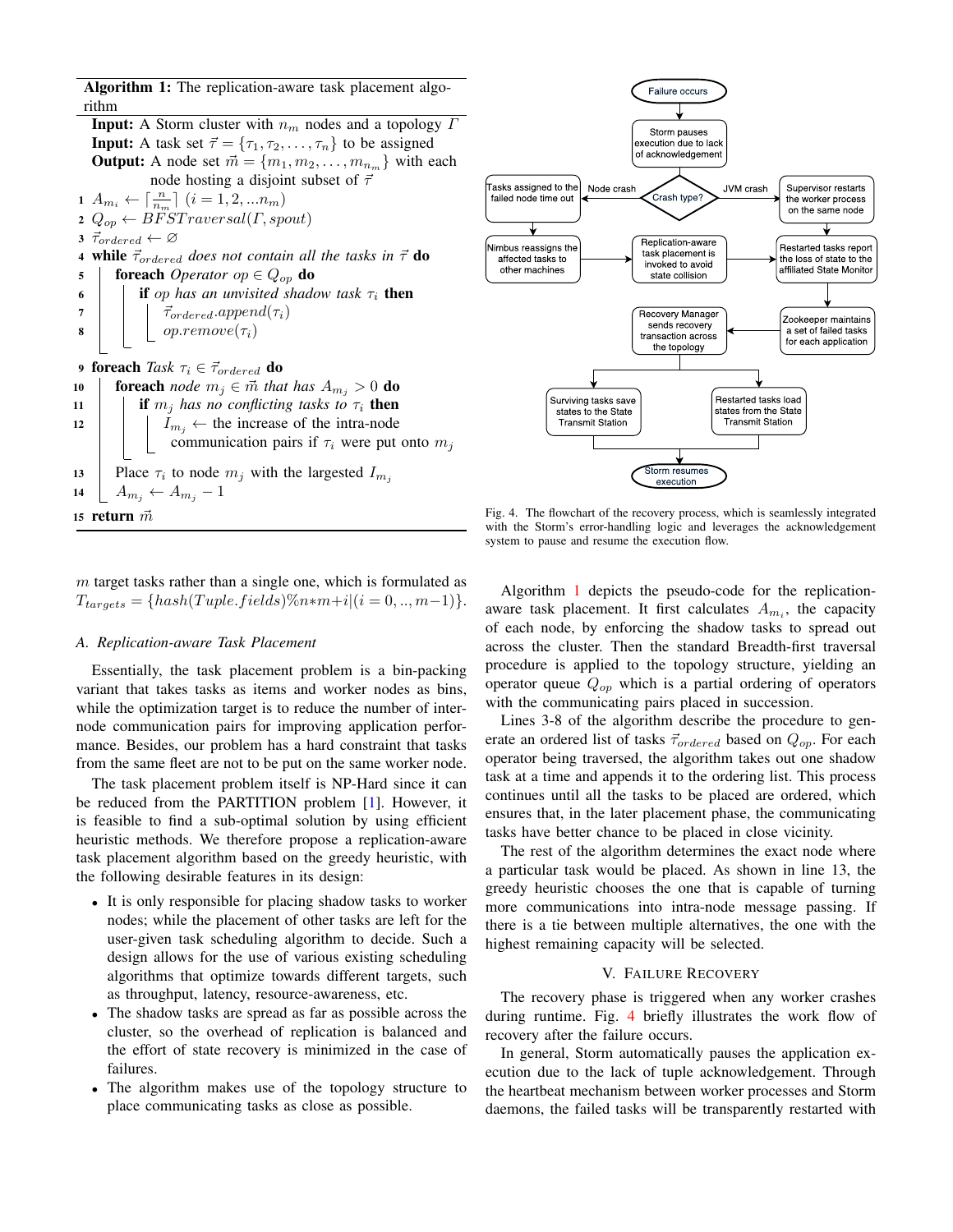Algorithm 2: The state operation logic encapsulated in the StateManipulator

- **Input:** A recovery transaction  $tx$  with ID  $tx.id$  and the set of tasks that have lost their state  $tx.set$
- **Input:** An initilization flag  $isInit$  that indicates if  $s$ , the state of the wrapped task, has been initilized
- **Input:** A CuratorFramework client  $c_f$  that opeartes on the Zookeeper

**Input:** The task fleet  $t_f$  that the wrapped task belongs to 1 if  $isInit == True$  then

| $\overline{2}$          | $c_f$ initilizes a shared inter-process lock on $t_f$                                            |
|-------------------------|--------------------------------------------------------------------------------------------------|
| 3                       | <b>if</b> $c_f \text{.} \text{acquare} \text{Lock}(t_f)$ and $s \in tx \text{.} \text{set}$ then |
| $\overline{\mathbf{4}}$ | <b>if</b> s is not on the State Transition Station <b>then</b>                                   |
| 5                       | Save s to the State Transition Station                                                           |
| 6                       | $c_f. releaseLock(t_f)$                                                                          |
| $\overline{7}$          | else                                                                                             |
| 8                       | while s is not on the State Transition Station do                                                |
| 9                       | Sleep a while, recheck until recovery times out                                                  |
| 10                      | <b>if</b> s exist in the State Transition Station <b>then</b>                                    |
| 11                      | Read s from the State Transition Station and                                                     |
|                         | assign it to the wrapped task                                                                    |
| 12                      | Process the pending tuples that received before s<br>is initilized                               |
| 13                      | $isInit = True$                                                                                  |
| 14                      | else                                                                                             |

15 **Return** with a recovery failure flag

16 Emit the recovery transaction  $tx$  to downstream

17 Acknowledge the recovery transaction  $tx$ 

<span id="page-4-1"></span>18 return

the same task ID, but possibly placed on different worker nodes depending on the type of failure. Therefore, it is required that the replication-aware task placement is invoked to avoid two tasks from the same fleet being collocated. During the preparation process, these restarted tasks report the loss of state to the state monitor, which initializes a recovery transaction on a dedicated Zookeeper node, recording a transaction ID as well as the set of tasks being affected. The recovery manager that constantly monitors the Zookeeper would make sure that all the affected tasks get initialized with its previous states through the failure recovery process.

The recovery manager is implemented as an internal spout, which is automatically added by the topology adapter if there is at least one stateful bolt and the state replication is turned on. The adapter also connects the recovery manager with other operators through a separate internal stream, allowing it to send recovery signal across the topology for starting and supervising the failure recovery process. Once the recovery manager receives acknowledgement from all the downstream operators, the state recovery is complete and the streaming application can resume execution from the point it left off.

As mentioned in Section [III,](#page-1-1) the task wrapper encapsulates

the state transfer and recovery logic, making the state management mechanism autonomous and transparent to its wrapped task. There are two different types of wrappers in our framework, encompassing stateless and stateful tasks, respectively. The wrapper for stateless tasks is called *SignalForwarder*, whose only duty is to forward the signal tuple to all its downstream tasks; while the *StateManipulator* for stateful tasks not only handles the state management on receiving the recovery transaction, but also relays the received signal for it to be broadcast across the topology DAG.

Specifically, Algorithm [2](#page-4-1) illustrates the pseudo-code of state operations in the StateManipulator. Lines 1-6 of the algorithm are executed by the statful tasks that are not affected by the failure. Considering that there could be multiple tasks alive in the same fleet and they all attempt to preserve states without prior-synchronization, our algorithm takes advantage of the inter-process lock on Zookeeper, ensuring that there is only one task in each crash-affected fleet communicating to the state transmit station, which greatly reduces the network flow during the state transfer process.

Lines 7-15 of the algorithm describe the state recovery logic for restarted tasks. Once the recovery signal is received, tasks that are initialized from scratch start querying the state transmit station for accessing their lost state. However, the corresponding state preservation process may not be complete by the time they restarted, so these tasks need to repeat the retrieval attempts until the recovery times out. Besides, any tuple that is received before the state initialization is added to a pending list to delay its execution.

Due to the limitation of the acknowledgement system in Storm's core, our failure recovery logic cannot eliminate duplicate tuple evaluation. However, it is possible to achieve exactly-once semantics with the Trident abstraction, where the idea of replication still applies for state persistence.

## VI. PERFORMANCE EVALUATION

<span id="page-4-0"></span>In this section, we explore in detail the performance of our prototype (E-Storm) compared to the existing checkpointing method, by applying them to both synthetic and real-world streaming applications. The design of evaluation answers the following questions:

- What are the runtime overheads for enabling state persistence and how do these overheads vary in different use cases? (Section [VI-B\)](#page-6-0)
- How does the resilience level, i.e. the number of state replications, affect the performance of E-Storm? (Section [VI-B\)](#page-6-0)
- How long does it take for E-Storm to recover a streaming application from JVM crashes. (Section [VI-C\)](#page-6-1)

## *A. Experiment Setup*

<span id="page-4-2"></span>Our experiments are conducted on Storm v1.0.2 using the Nectar IaaS Cloud<sup>[2](#page-4-2)</sup>. The Storm cluster consists of 10 worker nodes and 2 administrative nodes for Nimbus and Zookeeper,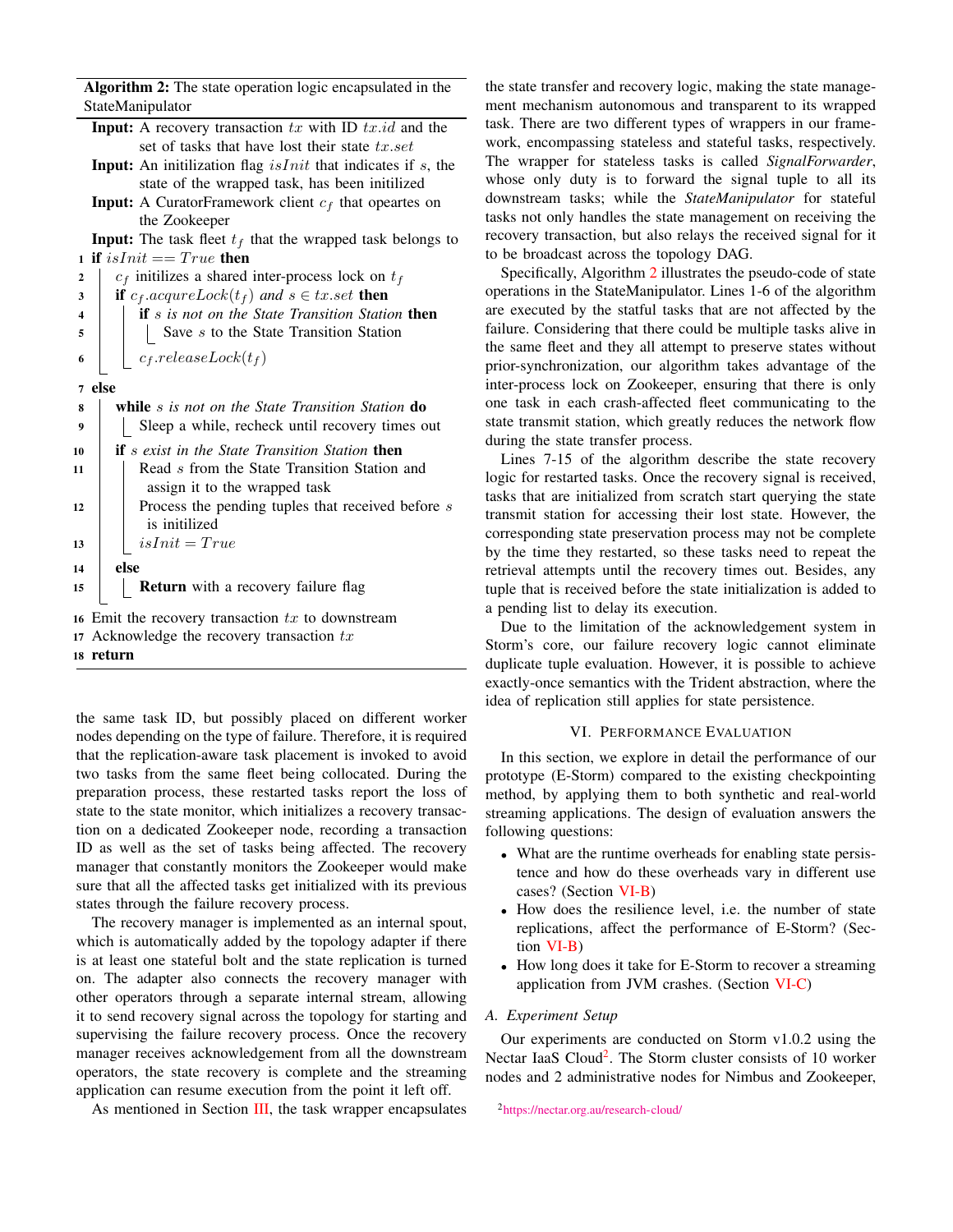<span id="page-5-3"></span><span id="page-5-0"></span>

(b) The topology of the real-world test application

Fig. 5. The illustration of the test application topologies. In Fig. [5a,](#page-5-0) Stateful Bolt 1 and State Bolt 2 have the same implementation.

respectively. Apart from that, there is also  $(1)$  a Kestrel<sup>[3](#page-5-1)</sup> node that caches inputs for streaming applications when the processing capability of the cluster cannot catch up with the speed of data generation; and (2) a Redis node that works as the remote data store in the checkpointing method and the state transmit station in E-Storm. The above-mentioned nodes are all of "m2.medium" size, provisioned from the same NCI availability zone and equipped with 2 VCPUs, 6GB RAM and 30GB root disk.

*1) Test Applications:* Our first test application is synthetically designed to mimic different intensities of state usages. As shown in Fig. [5a,](#page-5-0) it consists of four operators  $(Op_1, ..., Op_4)$ :  $Op<sub>1</sub>$  is the KestrelSpout that pulls input data from the Kestrel queue server, while  $Op_2$  and  $Op_4$  are two stateful operators that are connected through the stateless operator  $Op_3$ . Table [I](#page-5-2) illustrates the application configurations that adjust the size of internal states and the way of accessing them.

<span id="page-5-2"></span>TABLE I THE CONFIGURATION OF THE SYNTHETIC TEST APPLICATION

| Symbol      | <b>Configuration Description</b>                    |
|-------------|-----------------------------------------------------|
| $N_{\rm s}$ | The number of stateful tasks in this topology       |
| $E_s$       | The size of states being kept in each stateful task |
| $F_{s}$     | The number of state access in the execute method    |

In particular,  $N_s$  denotes the number of stateful tasks in total, where  $Op_2$  and  $Op_4$  equally get  $N_s/2$  tasks for parallel execution; whereas the parallelism degree of  $Op<sub>3</sub>$  is fixed at 10, as it is sufficiently large to ensure the stateless operator will not be the bottleneck of the topology. In terms of the streaming logic, each stateful task maintains a key-value map and continuously fills it with the recently received data. We externally cap the maximum number of map entries at  $E_s$ , which essentially determines the size of the internal state to be kept in this particular task. Lastly,  $F_s$  denotes the number of state access operations encapsulated in the *execute* method, which effectively determines the frequency of state access for processing a single tuple.

<span id="page-5-1"></span>The second application is drawn from a real-world use case — extracting short Uniform Resource Locators (URLs) from incoming tweets and replacing them with complete URL



<span id="page-5-4"></span>Fig. 6. The profiling environment set for the performance evaluation. Solid connectors represent the generated data stream flow, while the dashed connectors denote the flow of performance metrics.

addresses. As depicted in Fig. [5b,](#page-5-3) the whole application also consists of 4 operators: the KestrelSpout as used in the synthetic application, the JsonParser bolt that parsers the tweet string and extracts the main body from the JSON content, the SentenceSplitter that isolates and filters short URLs, and the Converter that actually performs the conversion. Among them, the Converter is a stateful operator caching the map of short and complete URLs in its memory, so trending pages can be identified from the map statistics and it does not need to check the remote database whenever an input tuple is received. As for configuration, this application has only one parameter to be set, i.e. the number of tasks that are evenly distributed among all these four operators.

*2) Evaluation Methodology:* We examine the application performance in two major metrics, namely throughput and complete latency. The application throughput is obtained externally by observing the number of acknowledgements per unit of time, while the complete latency is a built-in Storm metric, which calculates the average time taken by a tuple and all its offspring to be completely processed by the topology.

In order to evaluate the performance overhead brought by different approaches of state persistence, we have set up a profiling environment that feeds the streaming application with sufficient inputs and continuously monitors the resulting performance. The components of the profiling environment are briefly depicted in Fig. [6.](#page-5-4) The Message Generator is a Java program that reads the workload file on-demand to emit a particular size of profiling stream, and the workload file contains 899,560 tweets in JSON format that collected from 24/03/2014 to 14/04/2014. Running on the kestrel node, the Message Queue module is built with Twitter Kestrel, which exposes a Thrift interface for the message generator to retrieve the length of the message queue and further determine whether the streaming application has been overwhelmed by the profiling data. The application metrics, such as throughput and latency, are externally collected by the performance monitor which is implemented as a RESTful client. With ample profiling inputs, the Storm cluster will be pushed to its performance limit, i.e. exhibiting the highest throughput, after the application is stabilized. For all the test applications, we also set the Storm configuration *MaxSpoutPending* to 10000, which is the maximum number of unacknowledged tuples that can be pending on a spout task at any given time. Therefore,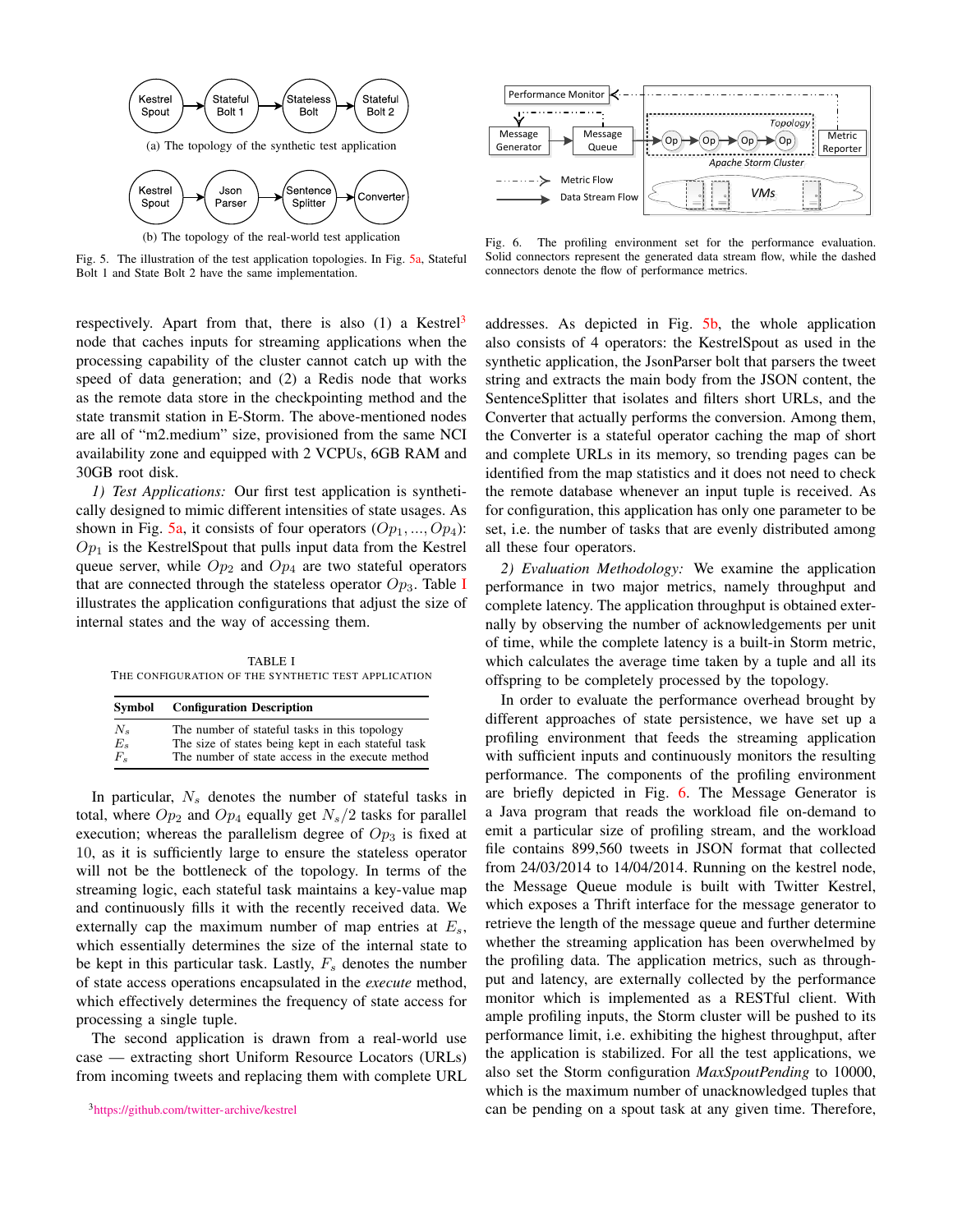such environment setting makes it possible to compare the performance across different test applications.

#### <span id="page-6-0"></span>*B. Performance of Error-free Execution*

*1) Overhead of State Persistence:* In this section, we first examine the performance overhead brought by state persistence, as well as how it varies under different application behaviours when the configurations of state have been altered. Table III describes the evaluated and default values for each application parameter. When a particular parameter is being examined, the others were set to their default values.

TABLE II EVALUATED PARAMETERS AND THEIR VALUES (DEFAULT VALUES ARE SHOWED IN BOLD).

| <b>Parameters</b>                  | Values                                   |  |  |  |
|------------------------------------|------------------------------------------|--|--|--|
| $N_s$ (synthetic application)      | 10, 20, 30, 40, 50                       |  |  |  |
| $E_s$ (synthetic application)      | $2^{10}, 2^{12}, 2^{14}, 2^{16}, 2^{18}$ |  |  |  |
| $F_s$ (synthetic application)      | 4, 6, 8, 10, 12                          |  |  |  |
| Number of tasks (real application) | 8, 16, 24, 32, 40                        |  |  |  |
| Number of state replications       | 2, 4, 6, 8, 10                           |  |  |  |

As shown in Fig. [7](#page-7-0) and Fig. [8,](#page-7-1) the results obtained from the synthetic application clearly demonstrate that enabling checkpoint for state persistence leads to significant performance degradation. Under the default configuration, checkpointing yields 18.3% throughput and 5.38 times complete latency, compared to the baseline case with no state management. As a matter of fact, the acknowledgement of processed tuples have to be delayed until the internal state has been committed to the remote data store, therefore, it is not possible for the checkpointing method to reduce the complete latency below the pre-designated checkpoint interval, which is default to 1 second for performance consideration.

Furthermore, by altering the application configuration, we can identify and measure the factors that contribute to the checkpointing overhead, namely periodic synchronization and state access. When the size of state is increased from  $2^{10}$  to  $2^{18}$ , the application throughput drops to about  $49.9\%$  while the complete latency soars to 196.7%, indicating that larger state involves more state updates and thus imposing significant overhead for the remote data store to synchronize. However, this overhead does not increase linearly along with the size of state as the checkpointing method actually adopts the strategy of incremental update for synchronization.

However, such update strategy also brings non-negligible network delay for state access. After  $F_s$  varies from 4 to 12, the checkpointing method suffered from 59% throughput loss and 233.7% latency increase, and the performance degradation almost changes linearly in regard to the variation of  $F_s$ .

The replication-based state persistence, by contrast, shows promising performance against checkpointing. To start with, the replication method exhibited steady throughput and latency when varying  $E_s$  and  $F_s$ , i.e. the size of state and the frequency of state access. In the worst case, it accounts for 74.9% of throughput and introduces only 11.5% of latency compared to the non-persistent baseline. The rationale behind these results is that our approach manages the internal states in memory resembling the way how baseline works, and the performance is unlikely to be bottlenecked by the memory access speed.

However, as expected, it has been identified that the overhead of state replication climbs as the number of stateful tasks increases. To put it quantitatively, after adjusting  $N_s$ from 10 to 50, the throughput of replication reduces from 73.3% to 55% and the complete latency rises from 108.4% to 123.2%, with all figures obtained from the comparison to the baseline in which no state persistence is provided. Our analysis deems such performance degradation as a result of bandwidth contention. As there are more shadow tasks to be spawned at different nodes and their inputs to be replicated at the message channel, our approach causes additional bandwidth consumption and impairs the maximum performance. However, this overhead does not increase super-linearly with the number of stateful tasks, so we argue that the proposed method is still applicable to production-scale applications for state persistence.

*2) Overhead of Maintaining More Replicas:* To investigate how the number of replicas affects the application performance, we deployed the two test applications to the testbed: the synthetic application uses its default configuration, while the real application sets the number of tasks to 24 for better demonstration. The evaluation results are illustrated in Fig. [9.](#page-7-2) For the synthetic application whose performance is bounded by the inter-node bandwidth, the resulting throughput dramatically decreases to roughly 26.4% of the highest point as the number of replicas increases to 10, while the complete latency experiences a slight increase from 219 ms to 294 ms during this variation. On the other hand, introducing more state replicas to the real application has not produced noticeable performance degradation, which can be explained by the fact that the whole application is actually bounded by the lack of tasks to process the incoming stream in parallel, rather than the duplication of messages at the communication channel. We also observed that tasks of the real application spend most of their time executing tuples, contrasting to the tasks of the synthetic topology having a relative small capacity with more time spent on waiting I/O operation to complete. Through this experiment, we reach the conclusion that our method is better suited for applications with mild or medium bandwidth consumptions. If an operator is known to be bandwidth bound, E-Storm has the ability to individually set the number of replicas for this operator to a relatively small value, in order to avoid significant performance penalty.

# <span id="page-6-1"></span>*C. Performance of Recovery*

To inject failures and invoke the recovery process, we send *SIGKILL* signals to the designated worker processes, forcing them to terminate without proper clean-up. The real-world application (url-mapping) is selected as the test application, with number of tasks set to 40 and each stateful task having one replica running on another worker node. The application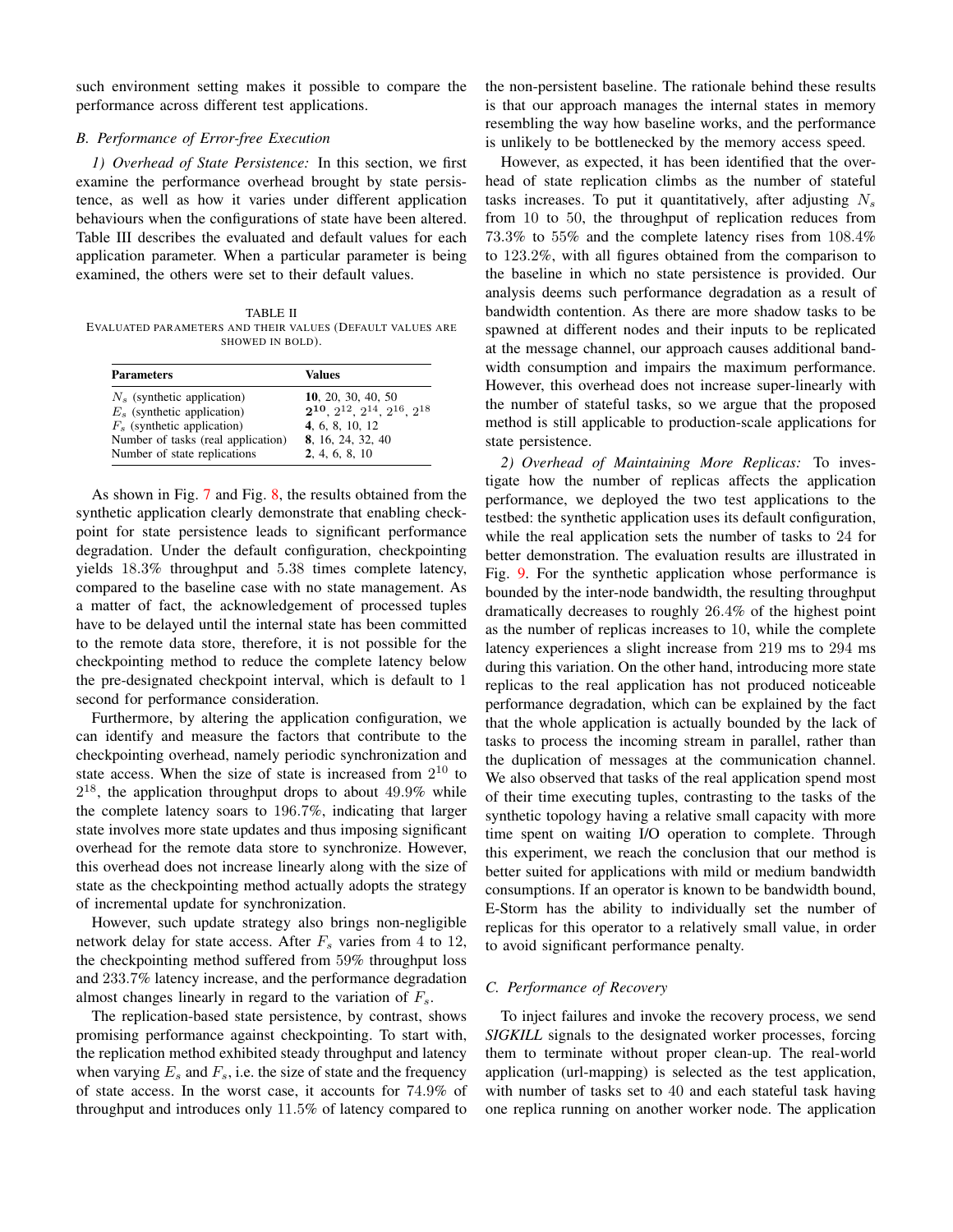

<span id="page-7-0"></span>Fig. 7. The application throughput under different state persistence methods. Each result bar is an average of 10 consecutive throughput readings collected every 60 seconds, with the standard deviation plotted in the error bar.



<span id="page-7-1"></span>Fig. 8. The application latency under different state persistence methods. Each result is an average of statistics collected in a time window of 10 minutes, and the error bar is omitted as the standard deviation of latency is negligible for stabilized applications



<span id="page-7-3"></span> $12000 -$ 300 **r** 11000 10000 250 Throughput (Tuples per second) Size of states transferred (MB)<br> $\approx$   $\approx$ 9000 8000 200 hroughput (Tuples per 7<sub>00</sub> 6000 150 Size of states 50 400 100 3000 2000 50 1000 0 0 0 2 4 6 8 10 12 14 16 18 20 22 24 26 28 30 32 Time elapsed (minutes) 2 4 6 8 10 Number of stateful tasks being affected by the failure (a) Monitored application throughput (b) Size of transferred states

<span id="page-7-2"></span>Fig. 9. The application performance under different resilience levels, i.e. number of replicas for stateful tasks. The throughput and latency notations have the same meaning as explained in Fig. [7](#page-7-0) and Fig. [8.](#page-7-1)

outputs and metrics are collected throughout the test to validate the efficacy and efficiency of E-Storm.

*1) Recovery from a Single Error:* In the first experiment, a JVM crash was injected to the test application on the  $10^{th}$  minute, causing two stateful tasks to lose their states. Fig. [10a](#page-7-3) depicts the application throughput obtained through the Storm's RESTFul API. Note that they are calculated as an average statistics of a short time period (10 seconds), as the instantaneous throughput can better reflect the consequence of failure on the application performance. The results demonstrated that the application was paused for 30 seconds, and

<span id="page-7-4"></span>Fig. 10. The recovery test performed on the real-world streaming application.

then gradually increased its throughputs for 60 seconds until stabilization. The recovery time includes: (1) the time used for the supervisor daemon to restart the failed worker process (5.6 s); (2) the time taken for the failed tasks to be prepared (1.8 s); (3) the time taken by the alive tasks to write to Redis (6.2 s) and (4) the time taken by the restarted tasks to retrieve their states from Redis (7.9 s). This break-down data is obtained from the analysis of the Storm log file and the status of Redis server. However, it is also worth mentioning that by default, the Kestrel Spout waits for 30 seconds before replaying the failed tuples, so the application did not produce throughputs immediately after completing the recovery process.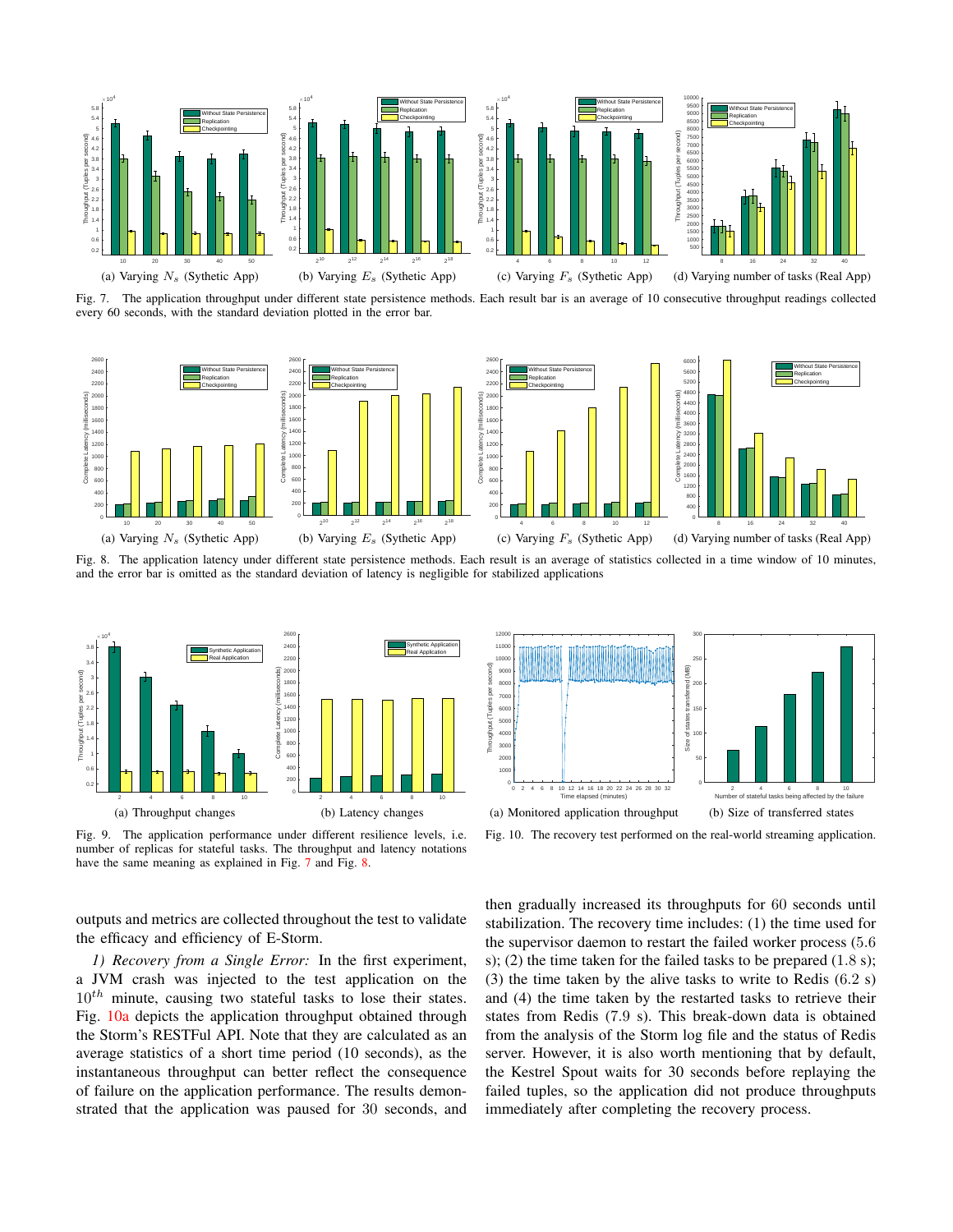*2) Recovery from Multiple Errors:* The second experiment is to evaluate the performance of recovery triggered by multiple errors. We injected multiple *SIGKILL* signals to the target worker processes at the same time, with care taken not to bring down all the states backups for a stateful task. As shown in Fig. [10b,](#page-7-4) the size of states being cached in Redis almost rises proportionally along with the number of tasks being affected. This result can be explained by two factors: firstly, each stateful tasks maintains roughly the same size of states as the hash-code based streaming grouping balances the load well among them; secondly, only one alive task in each affected task fleet got to preserve its state to Redis, while the others were staying idle during the whole recovery process.

<span id="page-8-1"></span>TABLE III THE COMPARISON OF RECOVERY TIME UNDER MULTIPLE ERRORS (UNIT: SECONDS)

| No. of stateful tasks affected $W_r$ $T_p$ $W_s$ $R_s$ |     |             |           |      | Total |
|--------------------------------------------------------|-----|-------------|-----------|------|-------|
|                                                        | 5.6 | 1.8         | 6.2 7.9   |      | 90    |
|                                                        | 5.6 | 1.9         | 11.2 13.2 |      | 120   |
| 6                                                      | 5.6 | $2^{\circ}$ | 16.7      | 18.9 | 120   |
| 8                                                      | 5.6 | 1.9         | 20.2 22.5 |      | 120   |
| 10                                                     | 57  | 21          | 25.8      | 28.7 | 140   |

In Table [III,](#page-8-1) we also compare the recovery time needed for the application to resume execution under multiple errors. In this table,  $W_r$  is the time used for the failed worker processes to be restarted;  $T_p$  is the time for restated tasks to be prepared;  $W_s$  is the time used for writing states to Redis and  $R_s$  is the time for loading states to the restated tasks. Note that each failed node executes the recovery protocol asynchronously without synchronization, so they may take different times to complete each recovery stage. Therefore, we report the results by averaging the readings collected on the failed nodes, except the *Total* column which is the time taken for the topology to restore its normal performance (reaching 90% of the average throughput observed before failure).

The comparison results indicate that the recovery time for Storm daemons are independent from the scale of failures, but the time used for writing and reading states increases along with the state sizes, which are shown in Fig. [10b.](#page-7-4) However, we can reasonably envision that the use of multiple Redis instances can reduce these time, as different task fleets are mapped to their corresponding Redis instance for concurrent state transfer.

## VII. RELATED WORK

<span id="page-8-0"></span>State management is one of the major research topics in distributed streaming processing. In this section we review the approaches that manage the transient operator states with particular goals in data stream management systems.

Some works manage states for application integrity in the event of failure or operator scaling. Fernandez et al. proposed a set of state management primitives to expose operator states explicitly to the middle-ware system, so that the DSMS is able to periodically checkpoint them to the upstream VMs

with partitions in order to enable state recovery and scaling [\[2\]](#page-9-2). Similarly, ChronoStream [\[3\]](#page-9-3) provides elastic support for stateful operators by dividing the application states into a set of computation slices, which are checkpointed to specified nodes exploiting locality-affinity and lineage-free progress tracking to ensure deterministic semantics. StreamScope is a recent effort to provide declarative interface for users to express complex streaming logic, which also offers the *snapshots* abstraction that periodically checkpoints the operator states without user intervention [\[4\]](#page-9-4). Also, MillWheel checkpoints its work in progress at fine granularity so that the states are persisted against failure and message senders are relieved from buffering the pending data for a long period [\[5\]](#page-9-5). There are even more works fall into this area [\[6\]](#page-9-6)–[\[8\]](#page-9-7). However, regardless the level of which the checkpoint is performed or the place where the checkpoint data is stored, periodic state manipulation still introduces non-negligible runtime overhead.

Some works, on the other hand, focus on migrating states for dynamical application scaling. Cardellini et al. realize dynamic horizontal scaling for stateful operators in Storm by allowing the states to be migrated between existing and newly added tasks [\[9\]](#page-9-8). Gedik et al. explores the profitability of autoparallelization by providing a state management API, a runtime migration protocol, and compile-time topology optimization techniques [\[10\]](#page-9-9), [\[11\]](#page-9-10). Ding et al. further investigate the trade-off between synchronization overhead and result delay during state migration, so that the selection of migrated tasks can be optimized to lower the latency spike [\[12\]](#page-9-11). However, these methods cannot be used to provide state persistence against failures.

The strategy of replication in stream processing has also been discussed in the literature. Stormy uses replications for high availability, so there is no failure recovery mechanism provided to transfer states between different replicas [\[13\]](#page-9-12). For fault-tolerance, Balazinska et al. incorporate a replicationbased approach in the Borealis system [\[14\]](#page-9-13), which duplicates the execution of the same query network on multiple worker nodes [\[15\]](#page-9-14). To ensure all replicas processing data in the same order, they also introduce a data-serializing operator that sorts the multiple streams as input and produces a single output stream with deterministic order. By contrast, E-Storm performs replication at the fine-grained operator level with the flexibility to adjust the resilience guarantee individually, and it does not duplicate the execution of stateless operations. Also, we achieve replica consistency through a lightweight acknowledgement mechanism, thus avoiding the heavy messaging sorting overhead. To reduce the burden of active replication, Martin et al. present an approach that first conducts state partitioning and then distributes state slices across the participating worker nodes [\[16\]](#page-9-15). However, this method only profits in MapReduce-like event processing systems as the state partitioning is a side effect of execution during runtime, whereas in the state-of-the-art data stream systems, this method would incur significant state transfer cost when the execution is error-free.

With the similar goal to reduce the replication overhead,